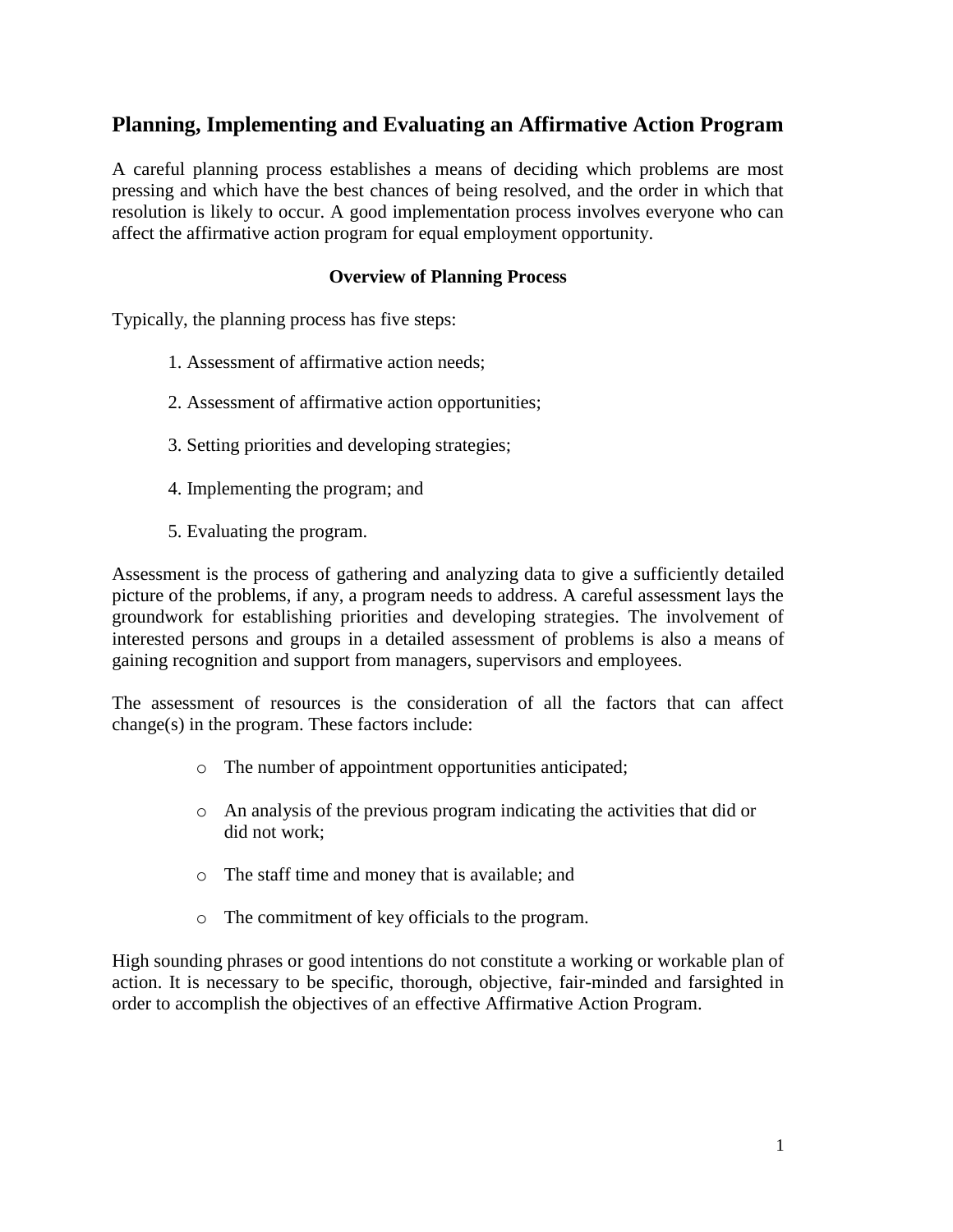Establishing priorities and developing strategies follow directly from the assessment of problems and resources available to counter and address problems. To set priorities is to decide which problems should be addressed first. Such decisions should be made on the basis of each problem's severity and its potential for resolution.

Developing and choosing strategies is the process of deciding the best means to solve the problems identified in the assessment as having the highest priority. This involves analyzing all potentially effective strategies, past experience, evaluation results, research and the results of the assessment of resources. The strategies that are most suited and likely to be effective in light of those factors should be selected and pursued so long as the plan is narrowly tailored to correct lingering effects of past discrimination.

Implementation is the undertaking of specific actions designed to affect the goals previously identified. Inherent in that process is the need to take the necessary steps to put those forces in motion, and assure that the effectuation of those forces is consistent with the plans/strategy devised.

Evaluation can occur at regularly scheduled intervals or it can be continuous. In any case, it is a necessary element of any meaningful program which seeks to effectuate equal employment opportunity/affirmative action in employment. Before implementation, certain measures of effectiveness are designed. These measures may include numerical goals and timetable, surveys of those affected by the program, or any other means designed to measure the results of the program's implementation. The results of the activities must also be evaluated in terms of the program's overall objectives. Do the results of the program's activities solve the problems the program was set up to solve? The lessons learned from an evaluation of how well certain strategies and activities work should be used in modifying priority setting and planning of both long-term objectives and annual numerical and program goals.

An affirmative action program is usually most effective when it follows the basic planning and implementation steps outlined above.

# **Assessment of Affirmative Action and Equal Employment Opportunity Needs**

Assessing needs in an affirmative action plan is first accomplished through the use of statistics. The representation of minorities and women is determined for each EEO Category in the agency. That representation is then compared with the workforce availability of minorities and women in an effort to determine where, if any, inference of adverse impact occurs.

An agency's representation compared to parity figures provides a rough estimate of the effectiveness of previous equal employment opportunity efforts. The first step in assessment is identifying any lingering effects of past discrimination in the agency work force. Reports have been prepared by the Office of Personnel Service that statistically indicated the representation of minorities and females in your agency by EEO job category.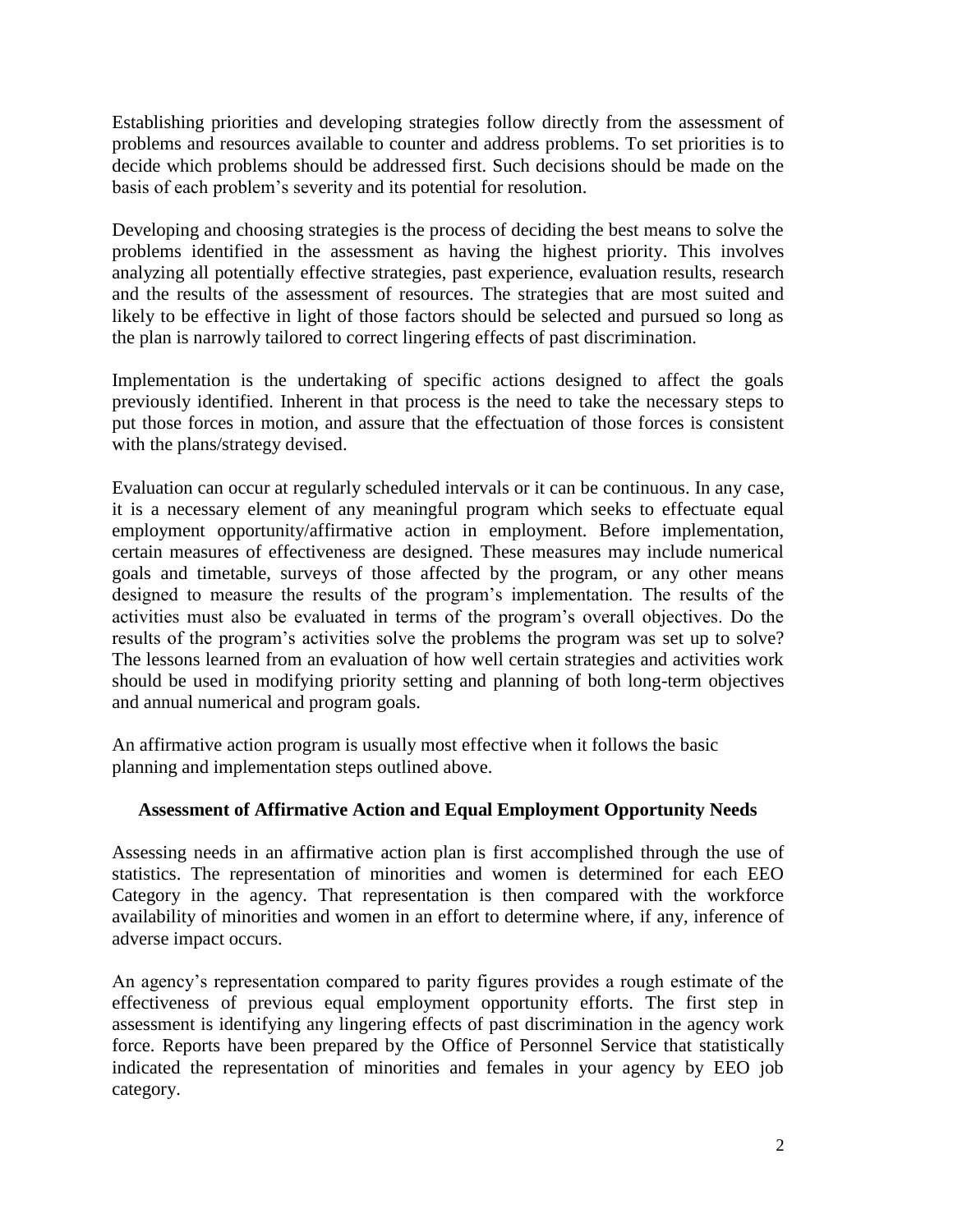Some agencies also collect data for reports used only within the agency that show appointment, transfer, promotion, and termination statistics. Agency managers and EEO Coordinators should evaluate all information available to identify those areas where a lingering effect of past discrimination exist, employment patterns and trends and areas in which turnovers are occurring that have a disproportionate impact upon persons in a protected group. Having such information allows the agency use of the best data available in planning, monitoring and evaluating program efforts and results.

### **Assessment of Opportunities**

There are two aspects of planning which should be kept in mind when assessing affirmative action opportunities based upon inference of adverse impact. The first is projecting vacancies and appointments. The second is finding out the resources and strategies available for the affirmative action program.

# Projecting Vacancies and Appointments

To determine if inference of adverse impact in job classifications has occurred, refer to the statistical reports provided by the Office of Personnel Services. Identify the typical number of appointments made to each category or class during the preceding year or over several years. Look at any internal reports that are available, such as those showing hiring and promotion of full or part-time employees by job category or classification. In order to project appointments, look at the rates of hiring in a class or category, then try to see what, if any, factors may change that rate. Factors that may affect hiring rates include:

- Increases or decreases in budgeted positions
- Agency or statewide hiring freezes or layoffs
- Adding, expanding or discontinuing programs

Considering these factors, project the number of appointments to be made to each class or category during the planning period.

An additional step in assessing opportunities is a determination of the resources and program activities available to the affirmative action program. In order to assess the resources available to the program, contact top management to discuss:

- What the funding will be for the affirmative action program;
- The amount of time other agency human resource staff plan to spend on affirmative action activities (e.g. recruiters, human resource managers, supervisors releasing employees for training, etc.);
- What agency activities are being planned to which affirmative action goals and objectives can be linked (e.g. a complete classification review, a new program involving extensive hiring or the development of a new operations manual);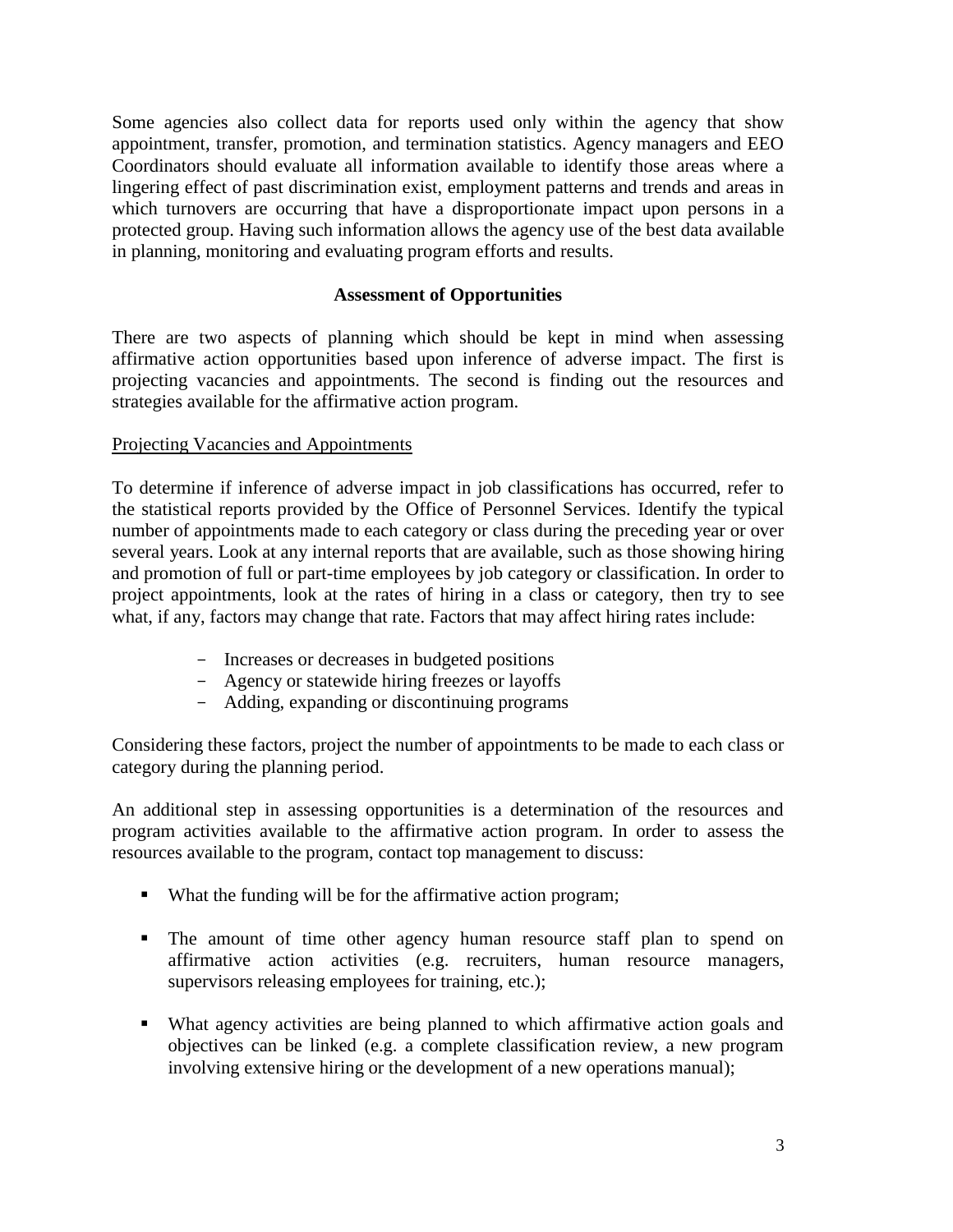- Assess the availability of minorities and women for hire or promotion. Use workforce, payroll and civilian labor force information to determine; and
- Where pools of protected group employees may be found and when, or if, there has been recent training that will qualify and/or prepare minorities and women for promotion.

Do not underestimate the number of appointment opportunities which occur annually. Compare past projects of appointments against appointments actually made. In many instance, appointment estimates may have been below the appointments actually made during the period.

# Assessing Strategies

Once typical appointment rates have been assessed, decide which activities and strategies are most likely to be effective using that information.

Consider:

How the positions in each category or class are filled (e.g., primarily from notice of vacancies, by transfer, by promotions, etc.);

If a promotional class is involved, what classes are appointees promoted from? Also note the protected group composition of the classes from which most people promote.

# **Setting Priorities and Choosing Strategies**

Establishing priorities is the heart of the planning process.

# **A priority in affirmative action is a planned activity that addresses an immediate and important need in the agency to correct the lingering effects of past discrimination that has a realistic chance of being implemented.**

Priorities provide immediate, as well as somewhat less immediate, directions for an agency. Those activities will serve to advocate the planning and policy making processes of the future.

When establishing priorities, identify the possible target classes for affirmative action and list possible strategies and activities as a guide. Consider these factors:

- Whether the planned strategy is long range, with results more than a year away, or will there be immediate impact;
- Are resources available for the activity; and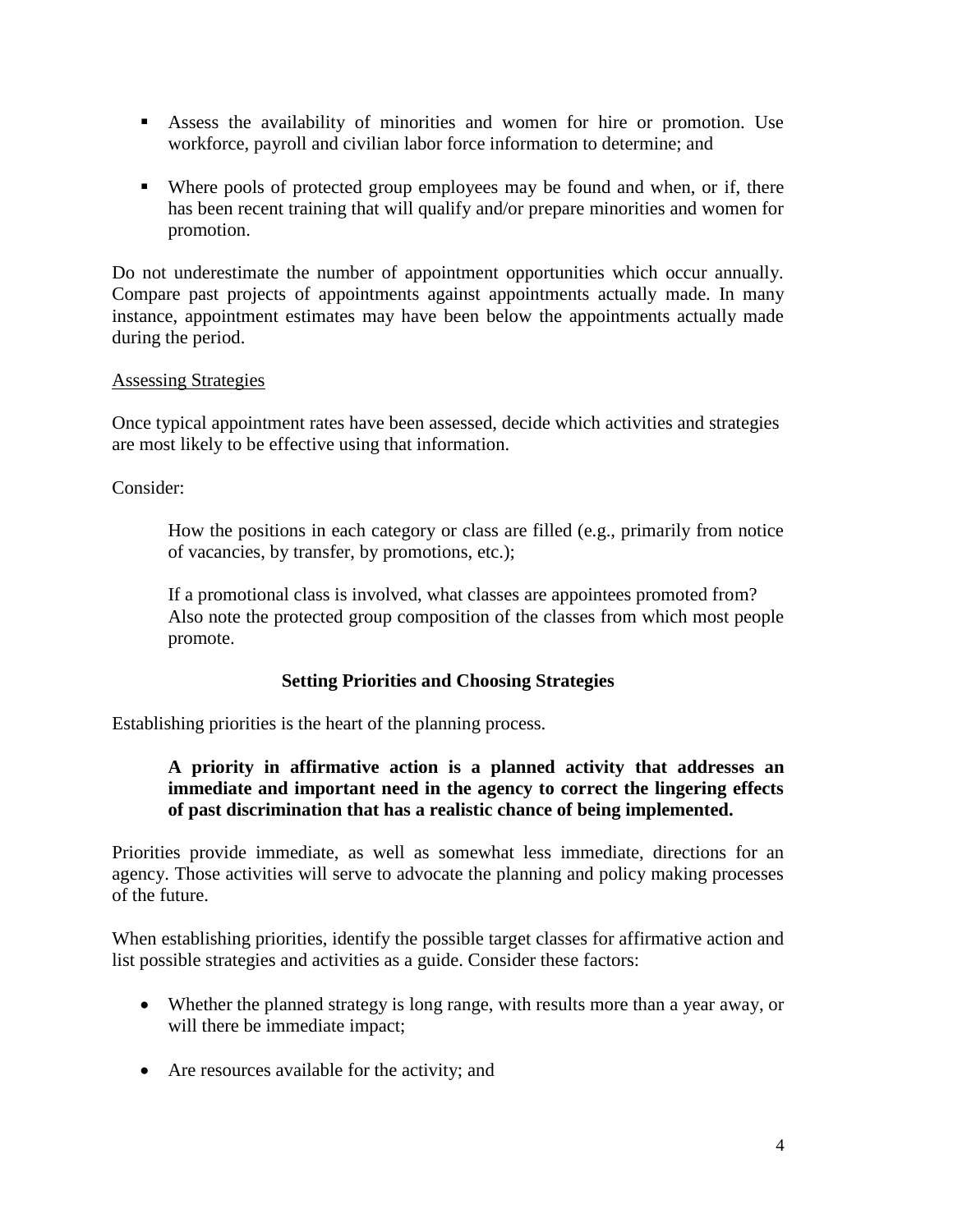Whether support in the agency is available and the degree and nature of the support.

While assessing opportunities for affirmative action, it is important to remember that others in the agency may have other priorities. When looking for available resources, keep in mind how affirmative action goals can be integrated or strengthened when the priorities of other people and programs in the agency cause movement/activities which benefit what might otherwise be competing interests.

#### Numerical Goals and Timetables

#### **A goal is simply a statement of what is sought to be accomplished.**

### **A timetable sets the time you expect the affirmative action program will take to reach the goal.**

Goals and timetables are a numerical way of setting priorities. Agencies may set narrowly tailored goals and timetables based upon the assessment of equal employment opportunity and affirmative action objectives to correct the lingering effects of past discrimination.

#### Setting Affirmative Action Goals

- 1. Determine the estimated number of vacancies in the planning period for each EEO Category of positions.
- 2. Note any adverse impact for each group.
- 3. Consider the availability of qualified persons in the protected group.
- 4. Consider other relevant factors.

Choosing target classes for affirmative action is an integral part of setting priorities. Criteria for identifying a particular group or category as a target class include the consideration of:

- o Whether there is under-representation for one or more of the protected groups.
- o No under-representation, but the class or category can provide candidates for upward mobility into an under-represented class or category.
- o Having enough vacancies per year that affirmative action efforts will result in significant representation increases.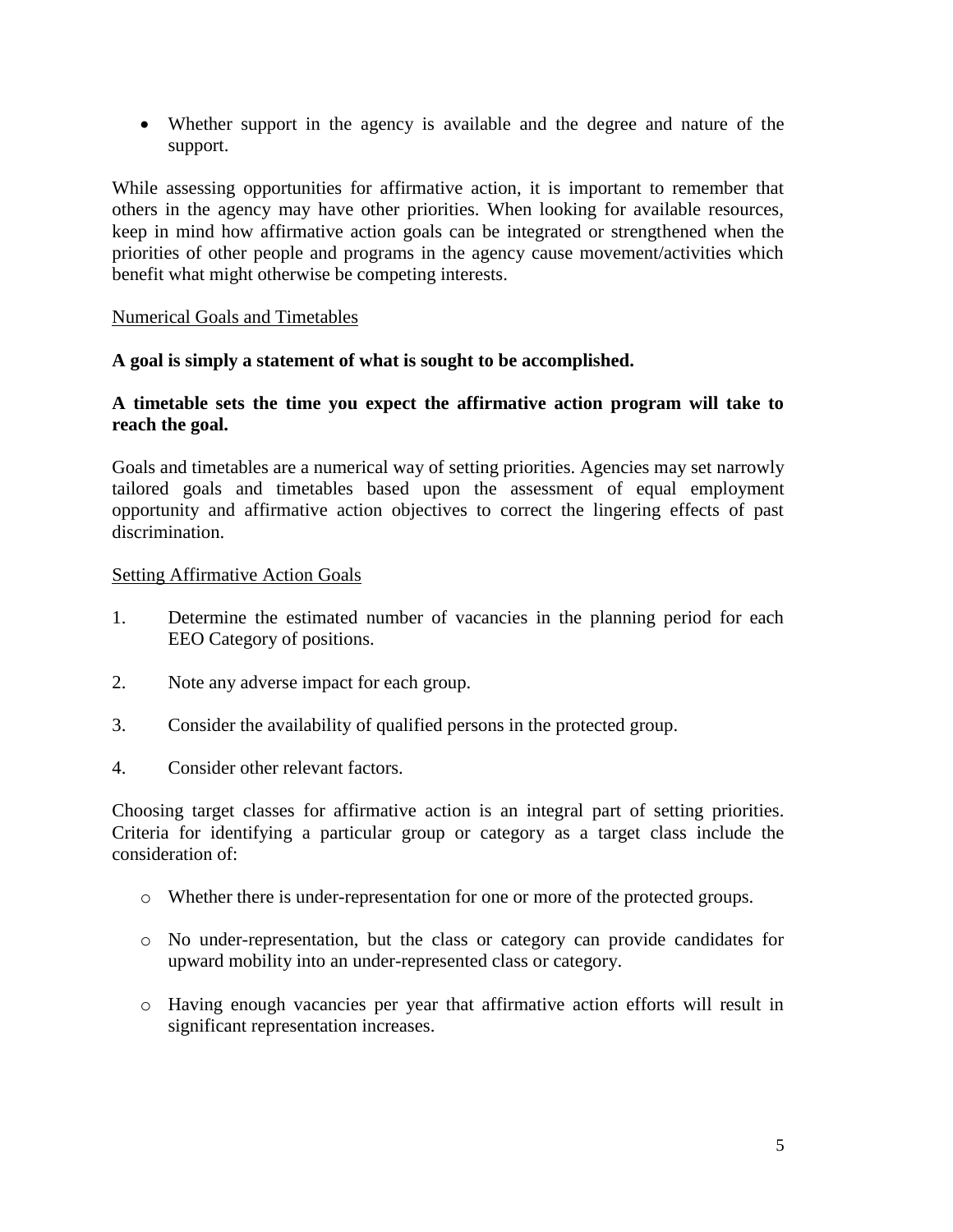o Whether there is a potential applicant pool of protected group or persons that can meet the required and preferred skills of the position or if the preferred skills of the position can be revised to attract more applicants.

# **Implementing the Program**

Implementing an affirmative action program requires the following:

- 1. The role of all persons involved in the program be defined in terms of that role and what is expected of that person;
- 2. The persons involved be engaged in meaningful activity which provides maintenance for the program, and;
- 3. The design and implementation of ways to assess the program's performance and effectiveness.

Establishing roles and responsibilities in any affirmative action activity involves deciding who will be involved in each activity, finding out how much time they can make available to you and agreeing on how they will spend that time.

#### Relating Numerical Goals to Selection Planning

In the process of making a thorough assessment of the agency's affirmative action program's needs, based on the analysis, and in determining priorities and strategies, it will be necessary to identify the obstacles to effective affirmative action and, likewise, the modifications necessary to overcome those obstacles.

The way to accomplish numerical goals and objectives for equal employment opportunity is by prioritizing and acting on the obstacles or required modifications that have been identified. If attempting to change all elements that inhibit optimum affirmative action or upward mobility progress at once, efforts and attention will scatter and the resources that are available in any period of time will usually be insufficient. Prioritize the actions or planned strategies.

Generally this process offers the most structured approach for addressing human resource management needs. In this respect, it is very important that the agency's affirmative action program be reflective of numerical goals and its other affirmative action related needs.

The achievement of goals will depend on the extent to which the agency is successful in assuring that affirmative action needs are addressed through appropriate planning systems and procedures.

In summary, for an effective affirmative action program, it is important to work well with different people and keep everyone involved in the program.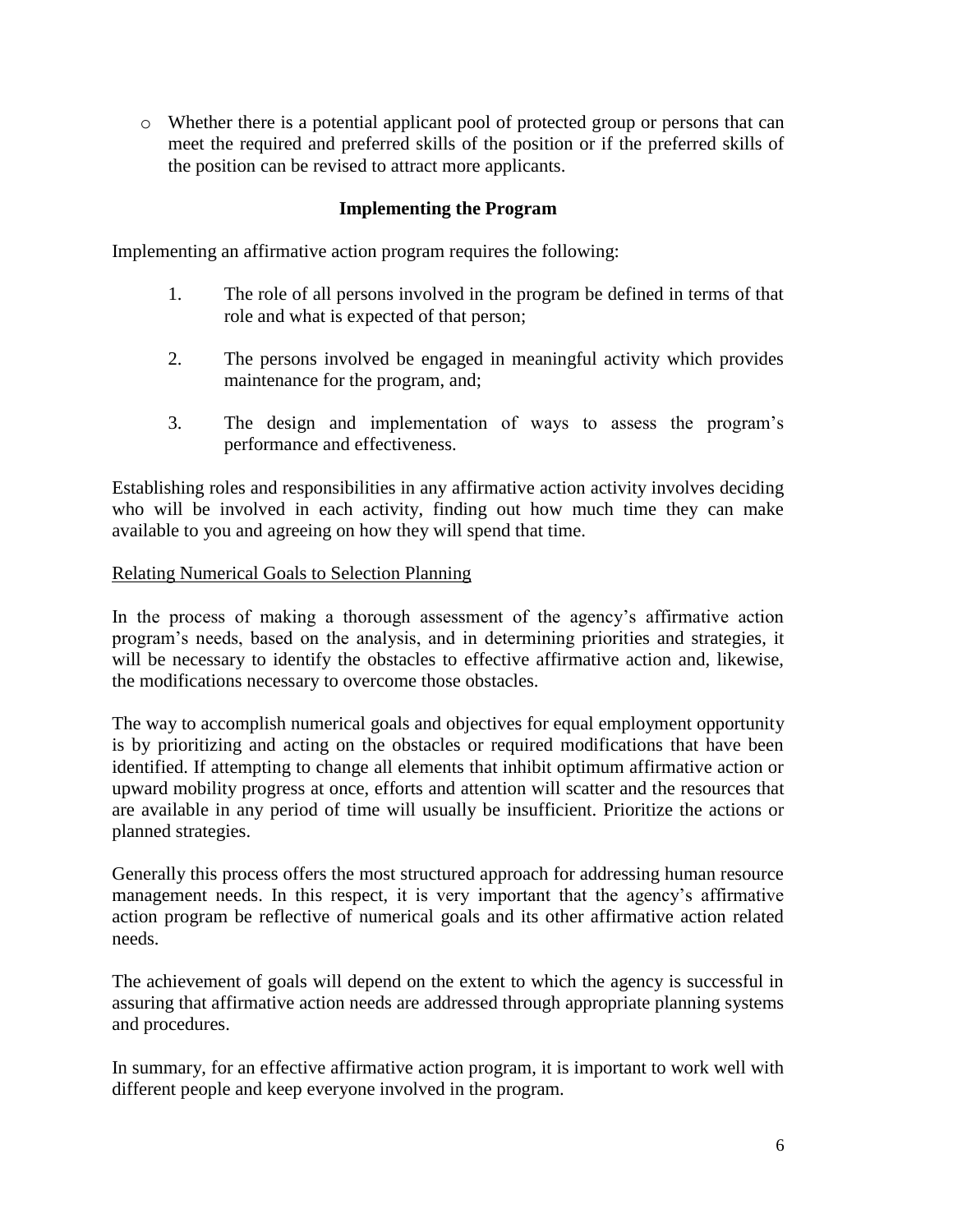# **Evaluating the Program**

The final step in implementation is the assessment and evaluation of program progress. Every affirmative action program should complete a regular interval evaluation of progress throughout the year. Several different measures of effectiveness should be used to develop a sense of where the program is working well and where it needs to be improved. Some measures of effectiveness are:

- Periodic assessment of whether hiring rates and net increases in representation goals are being met.
- Periodic assessment of how resources allocated to the program have been spent;
- Discussions with all those involved in the program to get their view of areas where the program is working well and of problem areas;

The periodic assessment of the affirmative action program should do four things:

- 1. Measure the results of the program and compare them to the program goals and policies.
- 2. Assess the effectiveness of the various program strategies and activities.
- 3. Find out why strategies and activities had good, bad or indifferent results.
- 4. Provide information which will serve as a basis for developing the agency's plan for the next activities.

The EEO Coordinator and managers should take primary responsibility for conducting the evaluation for the program. Evaluation is an internal management tool for the use of affirmative action staff and department management. Before beginning the evaluation, the EEO Coordinator should secure the support of the agency head. The results of the evaluation, along with pertinent comments, should be submitted to the agency head for review.

For each program activity, ask these questions:

- $\triangleright$  What were the results of the activity?
- $\triangleright$  Did the results meet expectations?
- $\triangleright$  Why was the activity successful/unsuccessful?